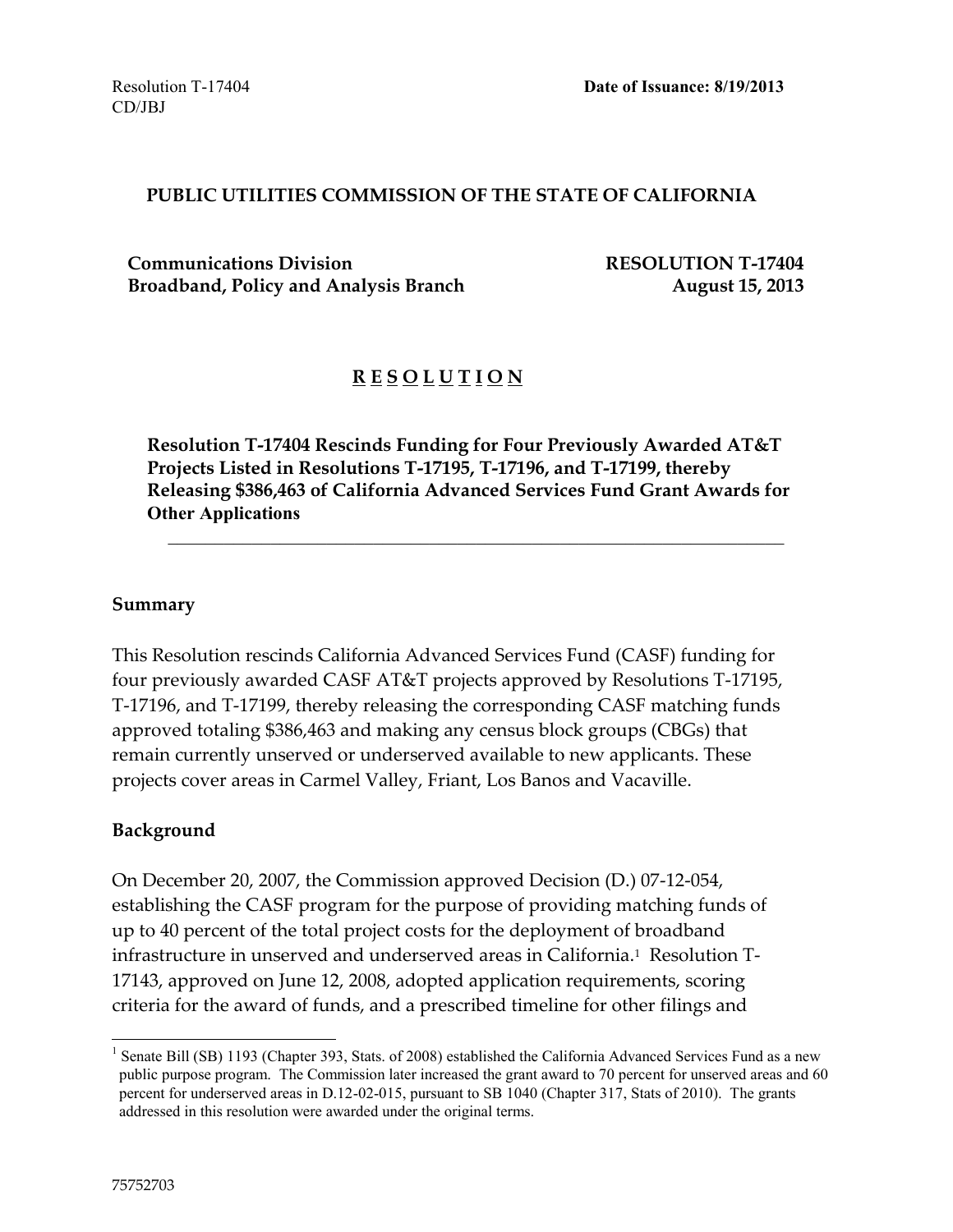Resolution T-17404 CD/JBJ

notifications, including a projected Commission Meeting date for final approval of award(s).

On February 20, 2009, the Commission adopted Resolution T-17195, approving CASF funding for four AT&T projects in unserved areas, including one in the Carmel Valley area of Monterey County. On March 12, 2009, the Commission adopted Resolution T-17196, funding five projects in underserved areas by a number of companies, including an AT&T project in Los Banos (Merced County). Resolution T-17199 followed on April 16, 2009 and funded three AT&T projects in underserved areas, including one in Vacaville (Solano County) and one in Friant (Fresno County).

## **Discussion**

AT&T, via a series of letters dated from May 2011 to June 2012, informed the Communications Division (CD) of its decision not to pursue CASF funding for four projects, for which the Commission had approved a total of \$386,463 in CASF grants because of the reasons listed below:

### **A. Recipient opted out of project deployment due to costs**

Resolutions T-17196 and T-17199 – Friant, Los Banos and Vacaville projects: AT&T opted to discontinue construction plans after discovering that "the cost to deploy in [these] area[s] was higher than expected."<sup>2</sup> The Commission awarded a total of \$120,170 for the Los Banos project when it approved Resolution T-17196 and a combined \$218,350 for the Friant and Vacaville projects in Resolution T-17199. In the more than four years since these projects were approved by the Commission, all three project areas have since become wholly served by both fixed and mobile wireless broadband, as currently shown on the Commission's interactive California Broadband Availability Map. CD recommends that the Commission release the awarded CASF funds.

## **B. Recipient completed work but opted out of receiving CASF funding**

Resolution T-17195 – Carmel Valley:

 $\overline{a}$ <sup>2</sup> AT&T letters to the Communications Division, dated June 9, 2011 and June 1, 2012.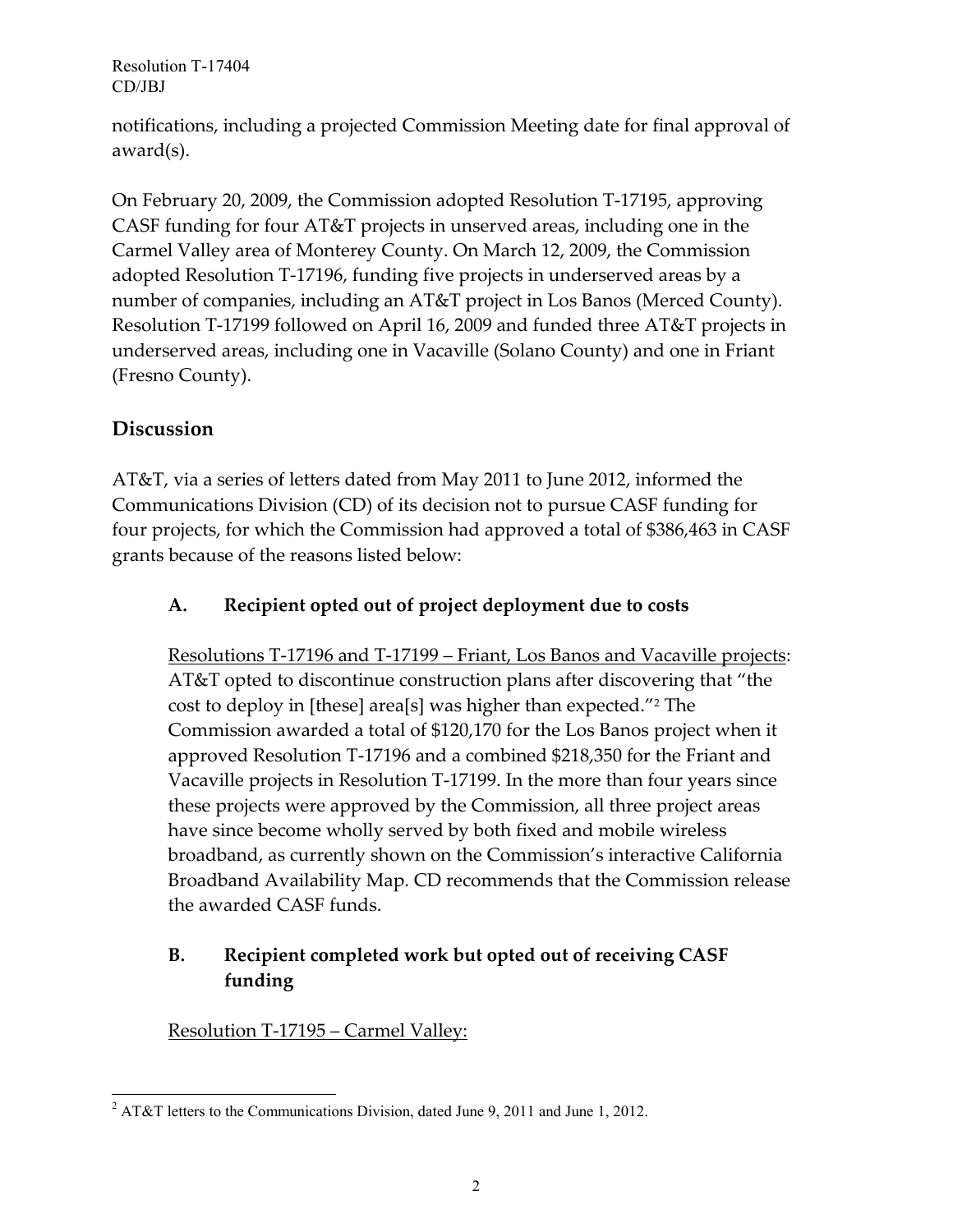Although the Commission approved, in Resolution T-17195, a 40-percent CASF award in the amount of \$47,916 for AT&T's Carmel Valley project on February 20, 2009, AT&T never submitted a payment request for reimbursement of project costs. On May 27, 2011, AT&T notified CD that: (1) it had consolidated work in the project area with other jobs; (2) costs for the Carmel Valley project had not been tracked separately; and, (3) because AT&T is not able to segregate the costs related to the CASF project, it would no longer seek CASF funding. Because AT&T opted out of claiming its CASF grant of \$47,916 for the completed project, CD recommends that the Commission release the awarded CASF funds.

It should be noted that despite AT&T's reporting that it had "deployed broadband in the area,"<sup>3</sup> current data available on the California Broadband Availability Map shows that the majority of the Carmel Valley project area remains either unserved or underserved (with a small part of the southwestern area of the originally proposed project area being served by Comcast).

|           | <b>Original CASF</b><br>Award<br><b>Resolution</b> | Applicant | Project          | County   | Amount    |
|-----------|----------------------------------------------------|-----------|------------------|----------|-----------|
| A.        | T-17195                                            | AT&T      | Carmel<br>Valley | Monterey | \$47,916  |
| <b>B.</b> | T-17196                                            | AT&T      | Los Banos        | Merced   | \$120,170 |
| C.        | T-17199                                            | AT&T      | Friant           | Fresno   | \$46,463  |
|           |                                                    | AT&T      | Vacaville        | Solano   | \$171,914 |
|           | <b>Total Amount Released:</b>                      |           |                  |          | \$386,463 |

A summary of the funds to be released is shown below:

As a result of rescinding these four projects, the total approved CASF infrastructure grant funding would change from \$41.08 million to \$40.7 million.

 $\overline{a}$  $3$  AT&T letter to the Communications Division, dated May 27, 2011.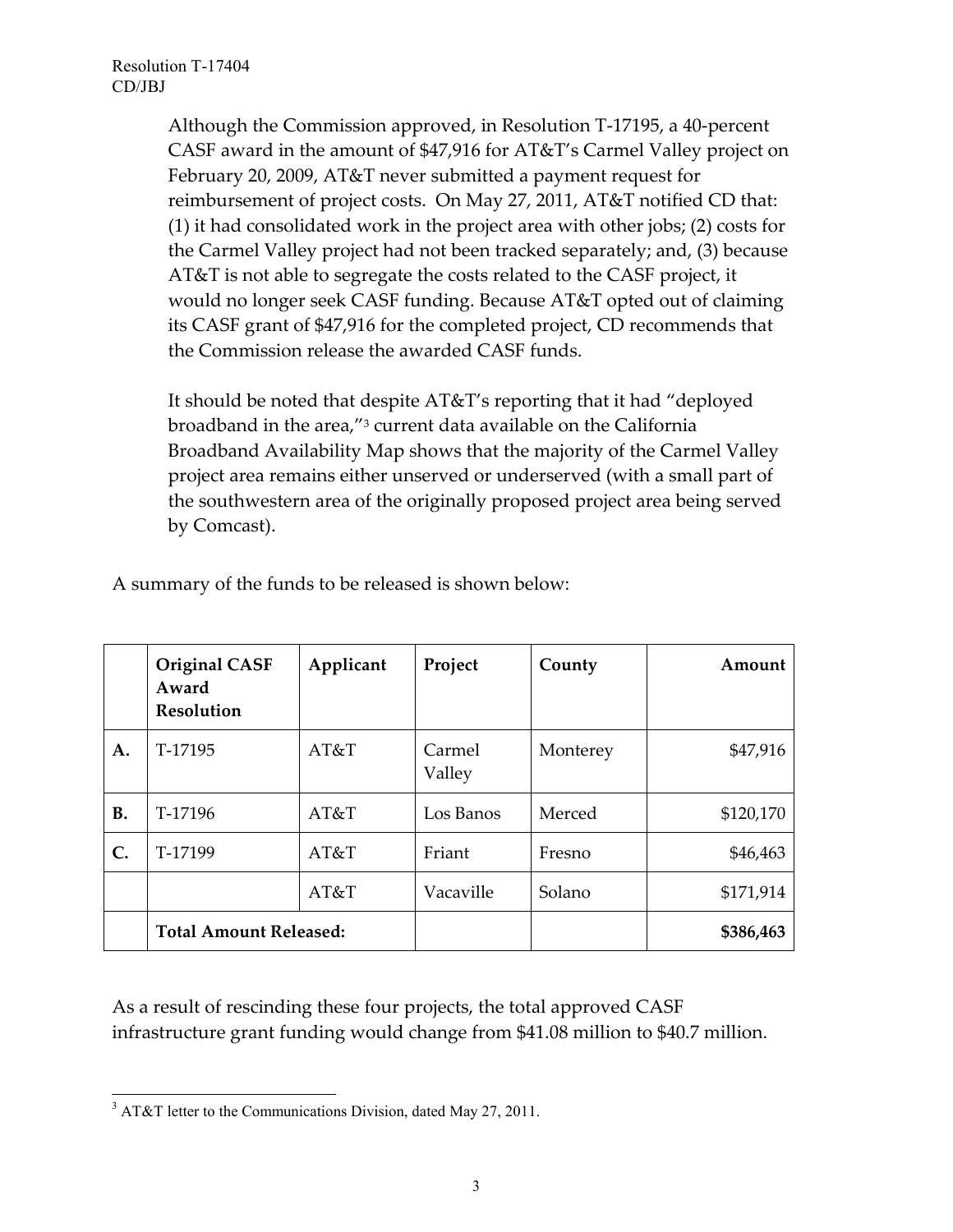### **Comments on Draft Resolution**

In compliance with Public Utilities Code § 311(g), a notice letter was emailed on July 12, 2013, informing all parties on the CASF Distribution List of the availability of the draft of this resolution for public comments at the Commission's documents website at http://www.cpuc.ca.gov/PUC/documents/. This letter also informed parties that the final conformed Resolution adopted by the Commission will be posted and available at this same website.

There were no comments submitted regarding this resolution by any party.

# **Findings**

- 1. In Decision (D.) 07-12-054, the Commission established the California Advanced Services Fund (CASF).
- 2. The CASF was initially established as a two-year program to provide matching funds of up to 40 percent of the total project costs for the deployment of broadband infrastructure in underserved and underserved areas in California.
- 3. Resolution T-17143, approved on June 12, 2008, adopts the application requirements and scoring criteria for the award of funds, a prescribed timeline for other filings, and notifications including a projected Commission Meeting date for final approval of award(s). The projects listed in this resolution met those requirements and were awarded funds.
- 4. In administering the program, Communications Division staff has identified that AT&T will not pursue payment for four previously approved CASF projects because the recipient: a) opted out of deploying the projects; or, b) completed work in the area, but opted out of receiving CASF funding.
- 5. The Commission should: (1) rescind CASF funding for the four specified projects from Resolutions T-17195, T-17196, and T-17199; (2) release the corresponding funding for future CASF awards.
- 6. The Commission should release the amount of \$386,463 allocated to the four projects and make the funds available for future CASF awards.